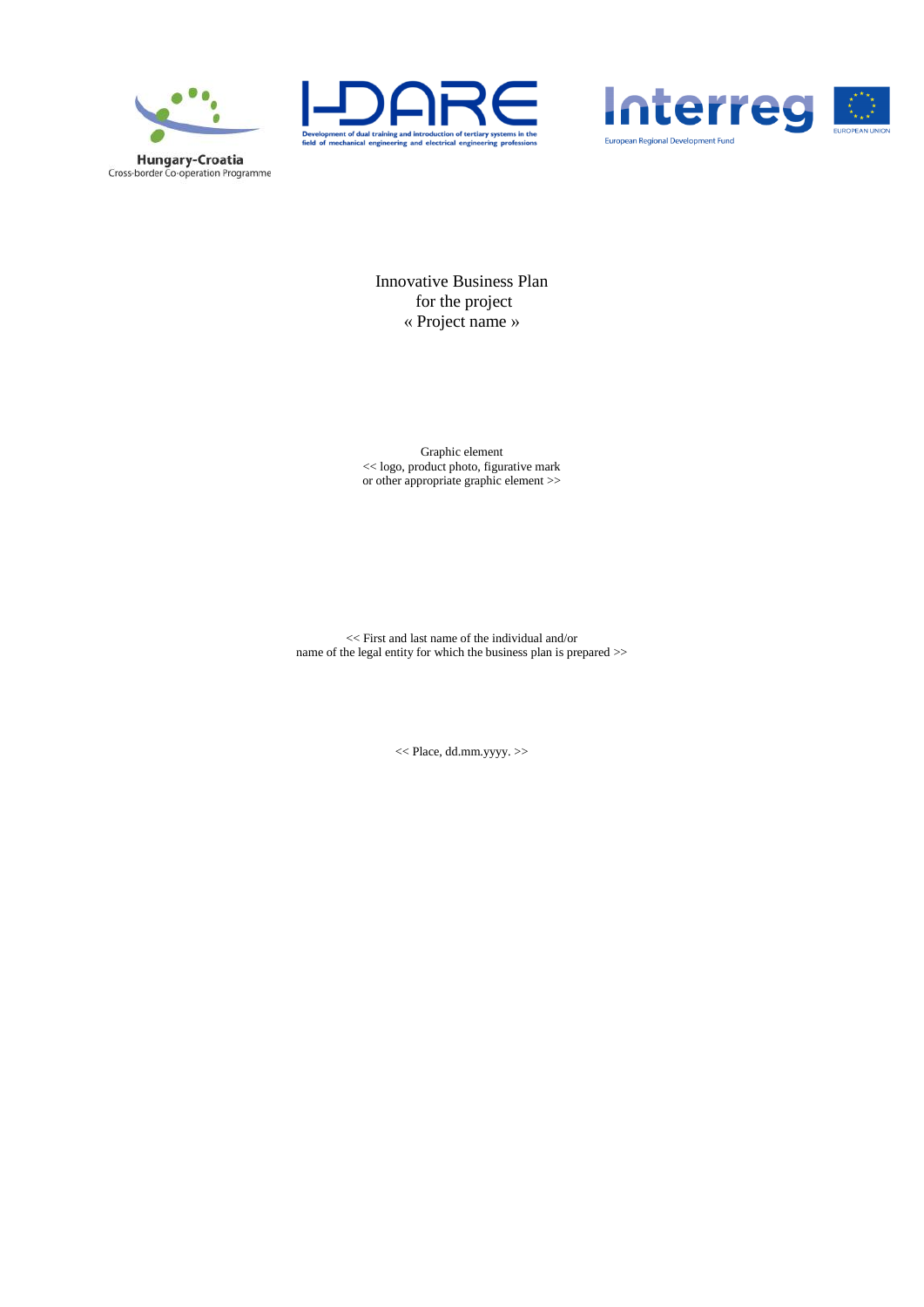





#### IMPORTANT NOTE

- When completed, fully developed business plan represents authorship that must be taken into account when using. If you are hiring the consultant or a specialized institution, don't forget to contractually regulate copyrights.
- Fully developed business plan contains information that potentially have significant financial value. When using and distributing printed and electronic versions of the plan refer to the confidentiality of information. There are several important instruments of keeping information confidential.
	- o Professional secrecy
	- o The signing of the declaration of confidentiality
	- o The signing of the contract which governs the data confidentiality. If existing employment contracts don't have directives of information confidentiality and non-competition, data confidentiality is potentially compromised.
- Fully developed business plan is generally reliable in conditions that were valid in the time of its making. If there is a change in internal and/or external influencing factors, it is necessary to correct the business plan.
- The reliability of the business plan in a large extent depends on the quality and reliability of the data inputted that were collected before and during the making of the plan. From this reason comes the responsibility of the person who is responsible for this task.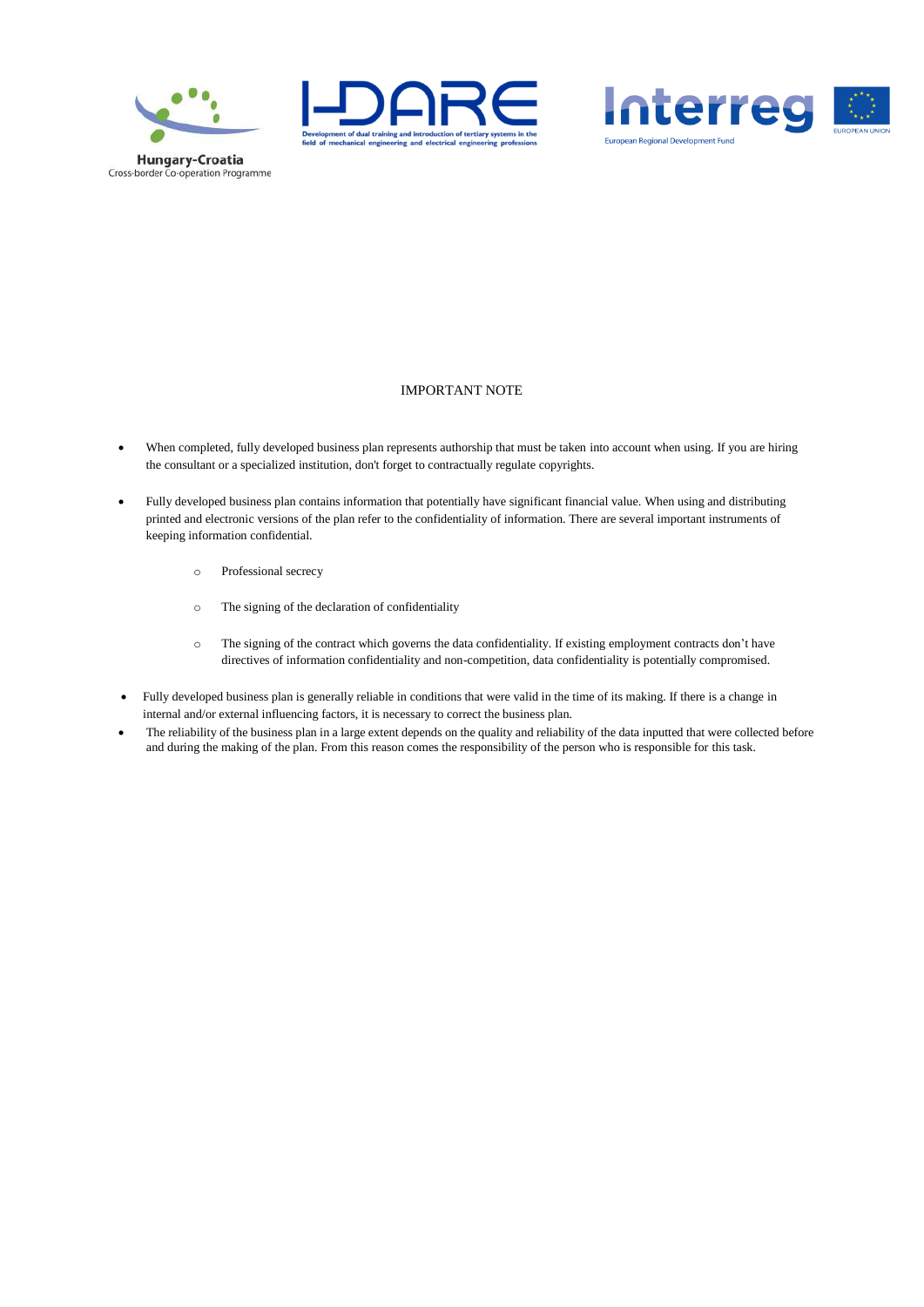





Cross-border Co-operation Programme<br>TABLE OF CONTENT

# **CONTENT OF THE BUSINESS PLAN**

## **1. INTRODUCTION**

- 1.1. PROJECT HOLDER
- 1.2. STRATEGIC DETERMINANTS OF THE BUSINESS VENTURE

# **2. DESCRIPTION OF THE BUSINESS IDEA**

- 2.1. DESCRIPTION OF THE PRODUCT/SERVICE
- 2.2. DESCRIPTION OF THE BUSINESS MODEL
- 2.3. FEASIBILITY ANALYSIS
- 2.4. TEHNICAL AND TECHNOLOGICAL ANALYSIS OF THE PROJECT
- 2.5. BUSINESS ORGANIZATION

## **3. MARKETING PLAN**

- 3.1. MARKET ANALYSIS
- 3.2. LOCATION ANALYSIS
- 3.3. MARKETING MIX
- 3.4. PROTECTION OF INTELLECTUAL PROPERTY

# **4. FINANCIAL PLAN**

- 4.1. PROJECT INVESTMENTS BUDGET
- 4.2. SOURCE OF FINANCING
- 4.3. CALCULATION OF CREDIT REPAYMENT
- 4.4. TOTAL BUSINESS EXPENSES
- 4.5. TOTAL BUSINESS INCOME
- 4.6. PROJECTION OF PROFIT AND LOSS ACCOUNT
- 4.7. CASH FLOW DURING THE FIRST BUSINESS YEAR
- 4.8. SENSITIVITY ANALYSIS
- 4.9. BUSINESS PERFORMANCE INDICATORS

# **5. CONCLUSION**

**6. ATTACHMENTS**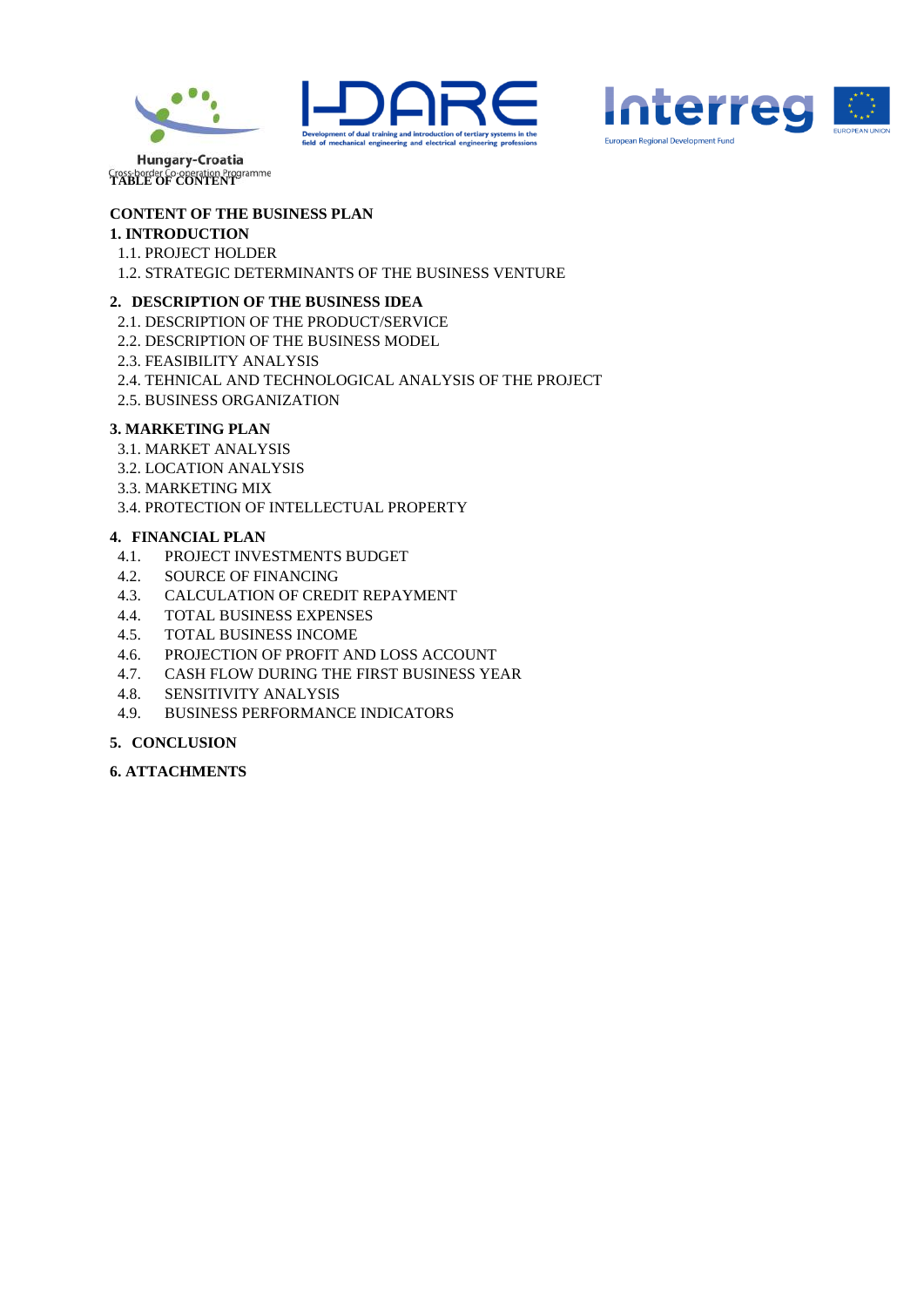





**BUSINESS PLAN SUMMARY -** *recommended 1-2 pages*

| <b>BUSINESS IDEA:</b>                      |                                                                  |                                         | For total clarity make sure to use generic and commercial terms of products and services in heading!<br>For example, kefir production from goat milk - KAVKAZ ELIXIR® |  |  |  |  |
|--------------------------------------------|------------------------------------------------------------------|-----------------------------------------|-----------------------------------------------------------------------------------------------------------------------------------------------------------------------|--|--|--|--|
| <b>HOLDER</b> /                            |                                                                  |                                         | First and last name of the individual or legal entity name                                                                                                            |  |  |  |  |
| <b>CONTACT</b>                             |                                                                  |                                         |                                                                                                                                                                       |  |  |  |  |
| <b>INFORMATION:</b>                        |                                                                  |                                         | Contact details / Address / Phone / Fax / e-mail                                                                                                                      |  |  |  |  |
| <b>CURRENT</b>                             |                                                                  | For current production:                 |                                                                                                                                                                       |  |  |  |  |
| <b>CONDITION:</b>                          |                                                                  | - volume of production                  |                                                                                                                                                                       |  |  |  |  |
|                                            |                                                                  | - company net value                     |                                                                                                                                                                       |  |  |  |  |
| <b>PLANNED</b><br><b>CONDITION:</b>        | To put:                                                          |                                         |                                                                                                                                                                       |  |  |  |  |
|                                            |                                                                  | - product or service                    |                                                                                                                                                                       |  |  |  |  |
|                                            |                                                                  | - targeted market                       |                                                                                                                                                                       |  |  |  |  |
|                                            |                                                                  | - unique selling proposition            |                                                                                                                                                                       |  |  |  |  |
|                                            | - strategy of protection and management of intellectual property |                                         |                                                                                                                                                                       |  |  |  |  |
|                                            |                                                                  |                                         |                                                                                                                                                                       |  |  |  |  |
| <b>Amount of own investment:</b>           |                                                                  |                                         | kn/forint/EUR                                                                                                                                                         |  |  |  |  |
| Required amount and purpose of the credit: |                                                                  |                                         | kn/forint/EUR                                                                                                                                                         |  |  |  |  |
| Credit insurance:                          |                                                                  |                                         |                                                                                                                                                                       |  |  |  |  |
|                                            |                                                                  |                                         | Instrument of credit insurance                                                                                                                                        |  |  |  |  |
| Capacity and repayment plan:               |                                                                  |                                         | $kn/$ forint/EUR (amortization + net profit)                                                                                                                          |  |  |  |  |
| Workforce plan:                            |                                                                  |                                         | Number and structure of new employees                                                                                                                                 |  |  |  |  |
|                                            |                                                                  |                                         |                                                                                                                                                                       |  |  |  |  |
| <b>Performance indicators:</b>             |                                                                  |                                         | Cumulative net profit for the first 5 years of the project                                                                                                            |  |  |  |  |
|                                            |                                                                  |                                         | Internal rate of return on investment                                                                                                                                 |  |  |  |  |
| <b>CONCLUSION:</b>                         |                                                                  |                                         | Does the business venture described in this plan provides the repayment of loans, reduction of commitments and                                                        |  |  |  |  |
|                                            |                                                                  | the existence of entrepreneur's family? |                                                                                                                                                                       |  |  |  |  |
|                                            |                                                                  |                                         |                                                                                                                                                                       |  |  |  |  |
|                                            |                                                                  |                                         |                                                                                                                                                                       |  |  |  |  |
| <b>IMPORTANT</b>                           |                                                                  |                                         |                                                                                                                                                                       |  |  |  |  |
| <b>NOTES:</b>                              |                                                                  |                                         |                                                                                                                                                                       |  |  |  |  |
|                                            |                                                                  |                                         |                                                                                                                                                                       |  |  |  |  |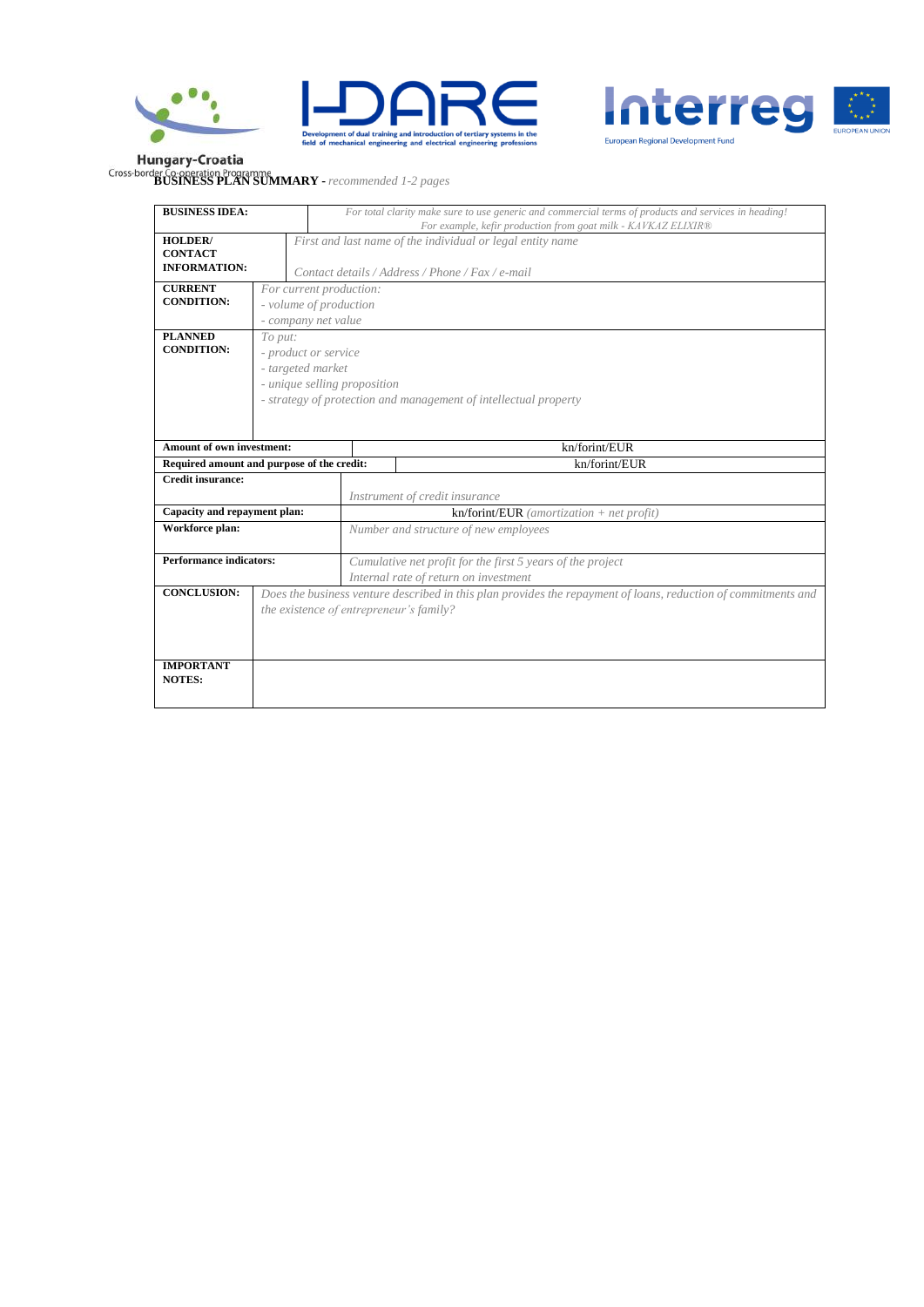





- *Describe the basic characteristics of the entrepreneurial venture.*
- *Recommended volume: ½ page.*

#### 1.1. Project holder

- *Describe the existing legal entity.*
- *Make a projection of the future legal entity.*
- *Provide information on key individuals – attach a resume of key individuals in the EUROPASS format in the attachment of the business plan*
- *Recommended volume: ½ page*

#### 1.2. Strategic determinants of the business venture

- *Write a mission and vision.*
- *Define goals and objectives.*
- *Recommended volume: ½ page*

#### **2. DESCRIPTION OF THE BUSINESS IDEA**

#### 2.1. Description of the product/service

- *Describe the product/service, product line/services and overall product/service range.*
- *What problem does your product or service solves to customers and what makes your offer unique?*
- *Bear in mind all components of the product (not just the physical product!) /services.*
- *Recommended volume: 1-3 pages including graphic materials*

#### 2.2. Description of the business model

- *Select the appropriate business model for your product or service.*
- *Pay attention to risk management and all the entry barriers!*
- *Recommended volume: 1-2 pages including graphic materials*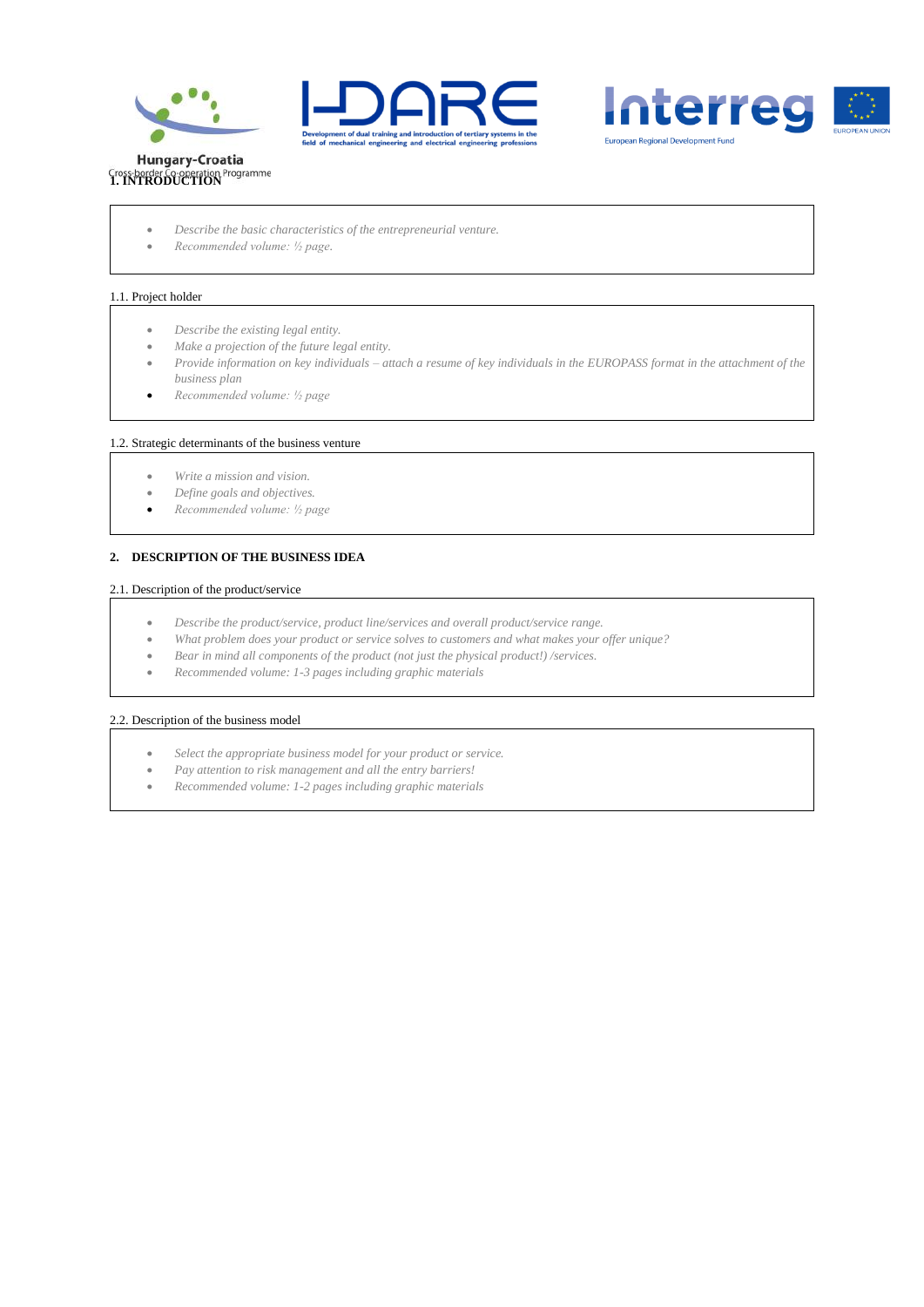





# **Hungary-Croatia**<br>Cross-border Co-operation Programme<br>2.3. Feasibility analysis

- *Perform a weighted SWOT analysis.*
- *Perform a compact TOWS analysis.*
- *Recommended volume: 1-2 pages.*
- *If necessary, copy appropriate tables prepared in other programs.*

*SWOT analysis* **WEAKNESSES** *OPPORTUNITIES THREATS*

|                  | Compact TOWS matrix                                                   |                                                         |
|------------------|-----------------------------------------------------------------------|---------------------------------------------------------|
|                  | <b>OPPORTUNITIES</b>                                                  | <b>THREATS</b>                                          |
| <b>STRENGTHS</b> | how to best use strengths to maximize<br>opportunities                | how to best use strengths to minimize threats           |
| WEAKNESSES       | how to best take advantage of opportunities<br>to minimize weaknesses | how to best minimize weaknesses by avoiding<br>threats. |

*If necessary, add new rows to the table.*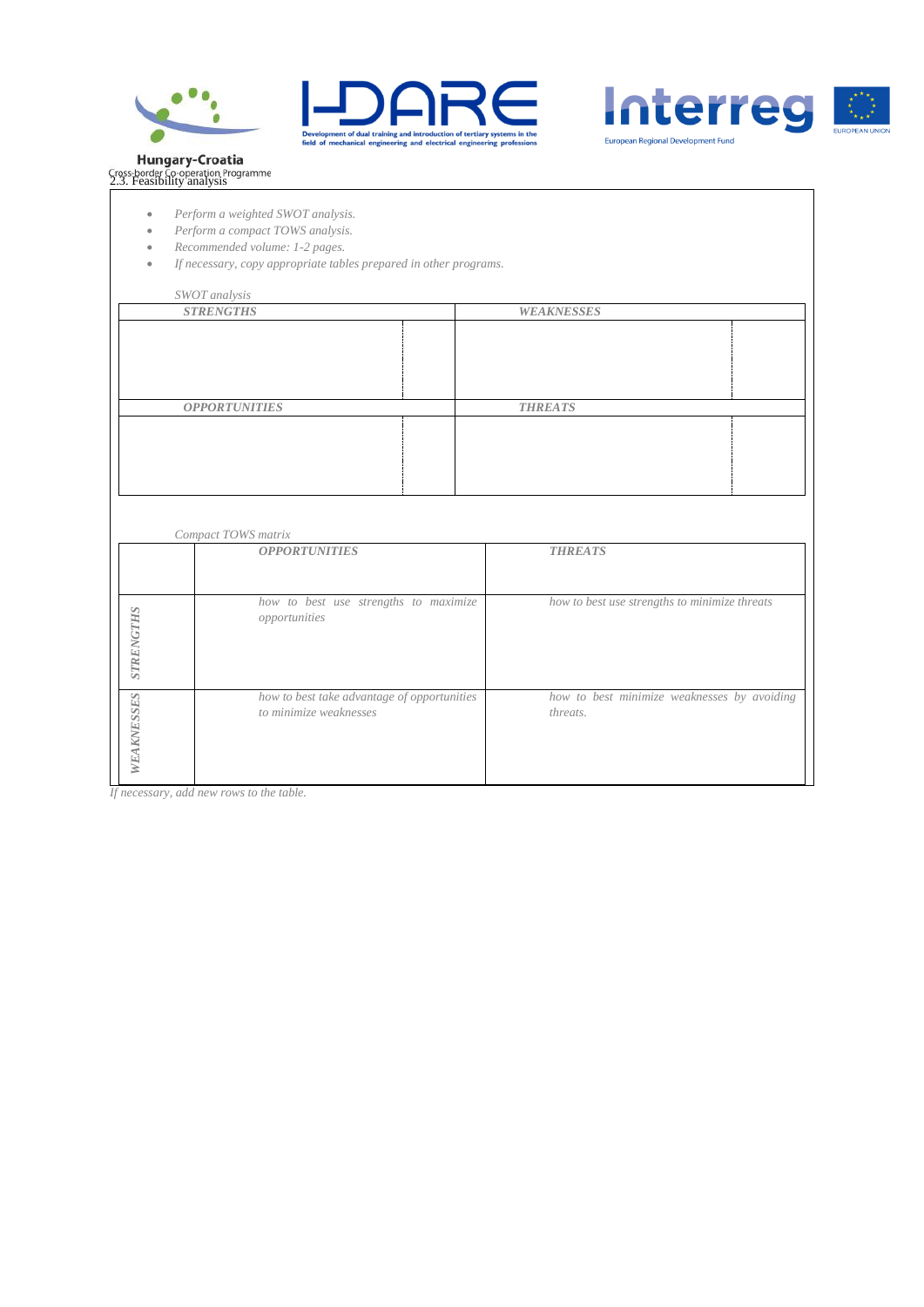





**Hungary-Croatia** 

cross-border Co-operation Programme<br>2.4. Technical and technological analysis of the project

- *Create an overview of the state of the art.*
- *Select technology and describe the technological process.*
- *Recommended volume: 3-5 pages including graphic materials.*

#### 2.5. Business organization

- *Describe the way you organize business.*
- *Select and explain the organization form of business.*
- *Determine the number and structure of employees.*
- *Recommended volume: 1 page including graphic materials.*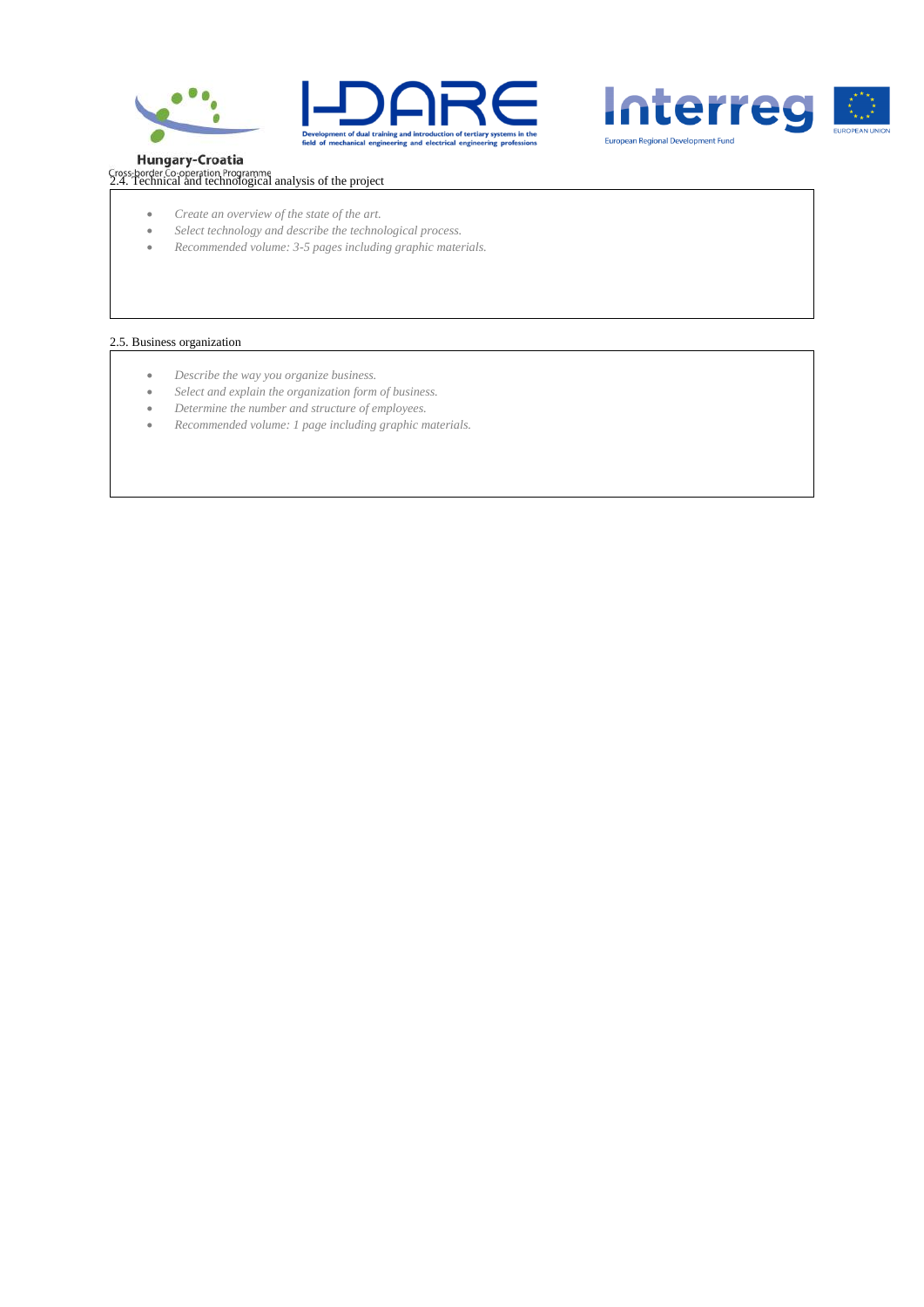





## 3.1. Market analysis

- *Collect relevant background/secondary information about the product, suppliers, customers and competition.*
- *If necessary, conduct your own market research and perform statistical analysis of the collected information.*
- *Create market segmentation.*
- *Recommended volume: 1-2 pages including graphic material*

#### 3.2. Location analysis

- *Describe selected location and attach appropriate documentation.*
- *State the legal basis for the use and describe it (ownership, lease, or something else).*
- *Check if you are obliged to prepare an environmental impact study. If so, check out who is authorized to conduct it.*
- *Check if you have responsibility to obtain permission to carry out activities at the selected location. If so, check which institution is responsible for its issuing.*
- *Check if you are obliged to implement certain activities related to energy efficiency.*
- *Recommended volume depends on the type of business, or the amount of special regulations that apply to a specific project.*

#### 3.3. Marketing mix

- *Define 4P marketing mix.*
- *Define marketing budget.*
- *Recommended volume: 1-2 pages including graphic materials.*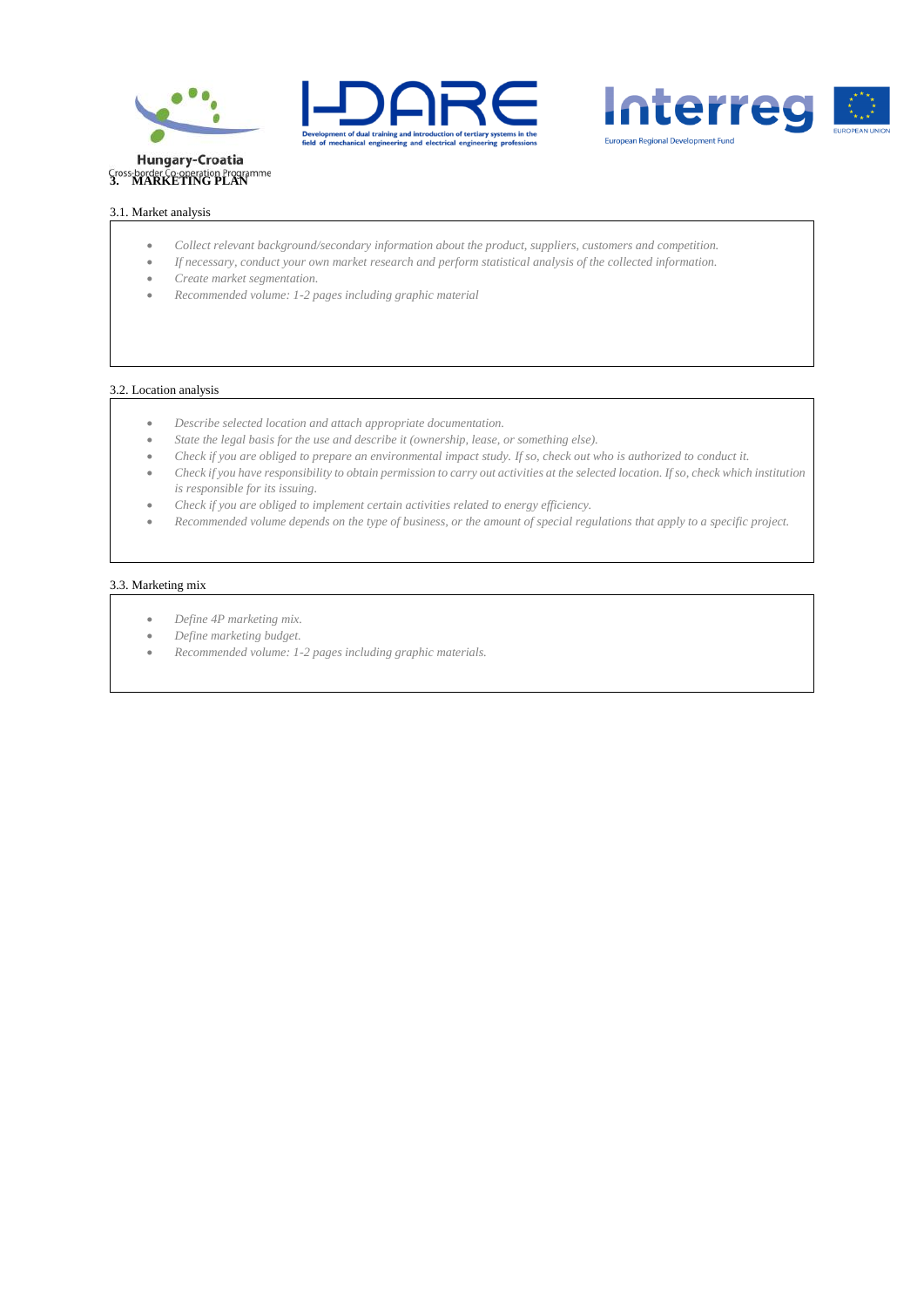





# **Hungary-Croatia** Cross-border Co-operation Programme<br>3.4. Protection of intellectual property

- *Define names, domain names, slogans, and design graphics solutions.*
- Conduct a preliminary search of the state of the art in the relevant intellectual property so as not to violate the rights of others.
- *Select and explain the strategy of intellectual property protection to prevent others from violating your rights.*
- *If the business if based on licensing or franchising, it is appropriate to attach the relevant contracts in the attachment of the business plan. Be sure to observe the provisions governing the confidentiality of the contract!*
- *Copy the graphic elements of the planned protection or attach the in the attachment.*
- *Recommended volume: 1 page including graphic materials.*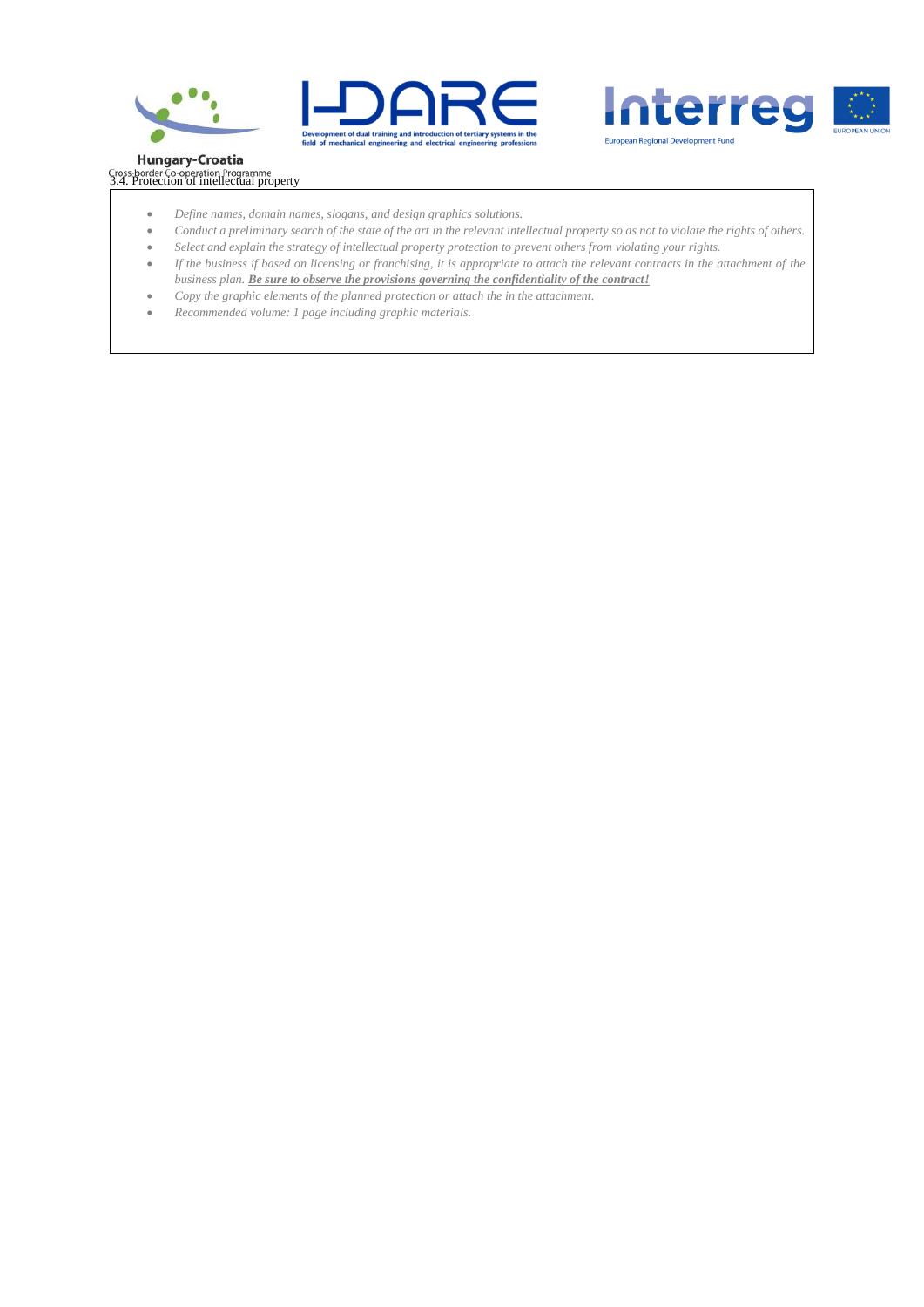





# 4.1. PROJECT INVESTMENTS BUDGET

- *Describe the basic means you are buying.*
- *Define the amount of permanent working capital (TOS).*
- *Provide the resources that you already own and are possibly investing as a business asset.*
- *Recommended volume: ½ page*
- *If necessary, copy the table from a spreadsheet. To be able to correct any possible errors, copy it as <object>, not as <picture>.*

#### **The total estimated value of investment**

|    | No. Investment structure      | Total investment |  |
|----|-------------------------------|------------------|--|
|    | <b>Capital assets</b>         |                  |  |
|    | 1.1. Initial funding          |                  |  |
|    | 1.2. Lands and buildings      |                  |  |
| 13 | Equipment                     |                  |  |
|    | 1.4. Research and development |                  |  |
|    | <b>Working capital</b>        |                  |  |
|    | The total project investment  |                  |  |

# **Equipment list**

| $\mathbb{N}_0$ .   | Equipment    | Value |
|--------------------|--------------|-------|
|                    |              |       |
| ------------------ |              |       |
|                    |              |       |
|                    |              |       |
|                    |              |       |
|                    |              |       |
|                    | <b>TOTAL</b> |       |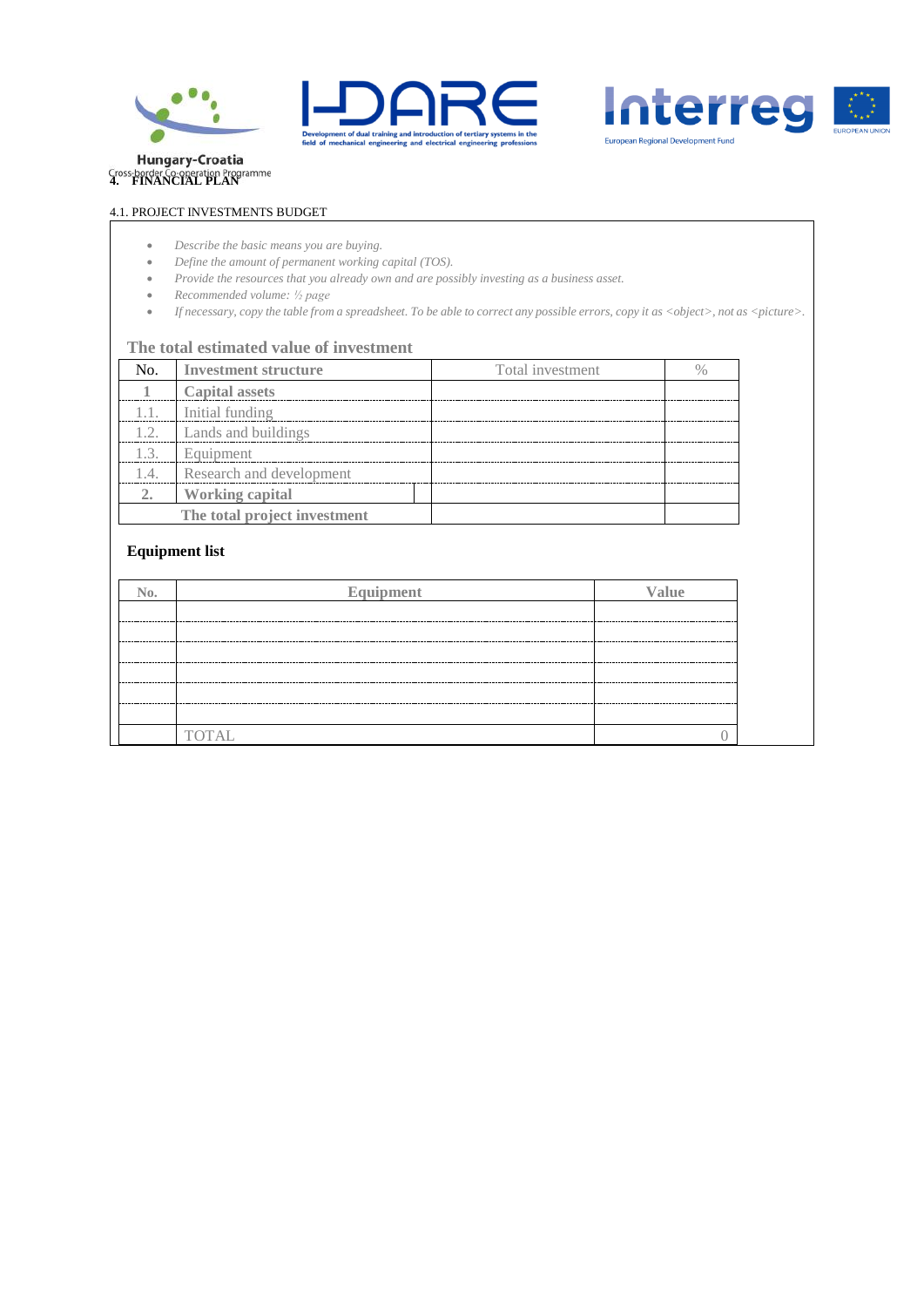





# Hungary-Croatia<br>Cross-border Co-operation Programme<br>4.2. SOURCE OF FINANCING

- *Provide sources, amounts and dynamic of investment funds.*
- *Recommended volume: ½ page*
- *If necessary, copy the table from a spreadsheet. To be able to correct any possible errors, copy it as <object>, not as <picture>.*

|     | Sources of finance for project     |                           |  |
|-----|------------------------------------|---------------------------|--|
| No. | Sources of finances                | Amount -<br>kn/forint/EUR |  |
|     | <b>External sources of finance</b> |                           |  |
|     | Bank loan                          |                           |  |
|     | <b>Other sources of finance</b>    |                           |  |
| 3.  | <b>Internal sources of finance</b> |                           |  |
|     | Total                              |                           |  |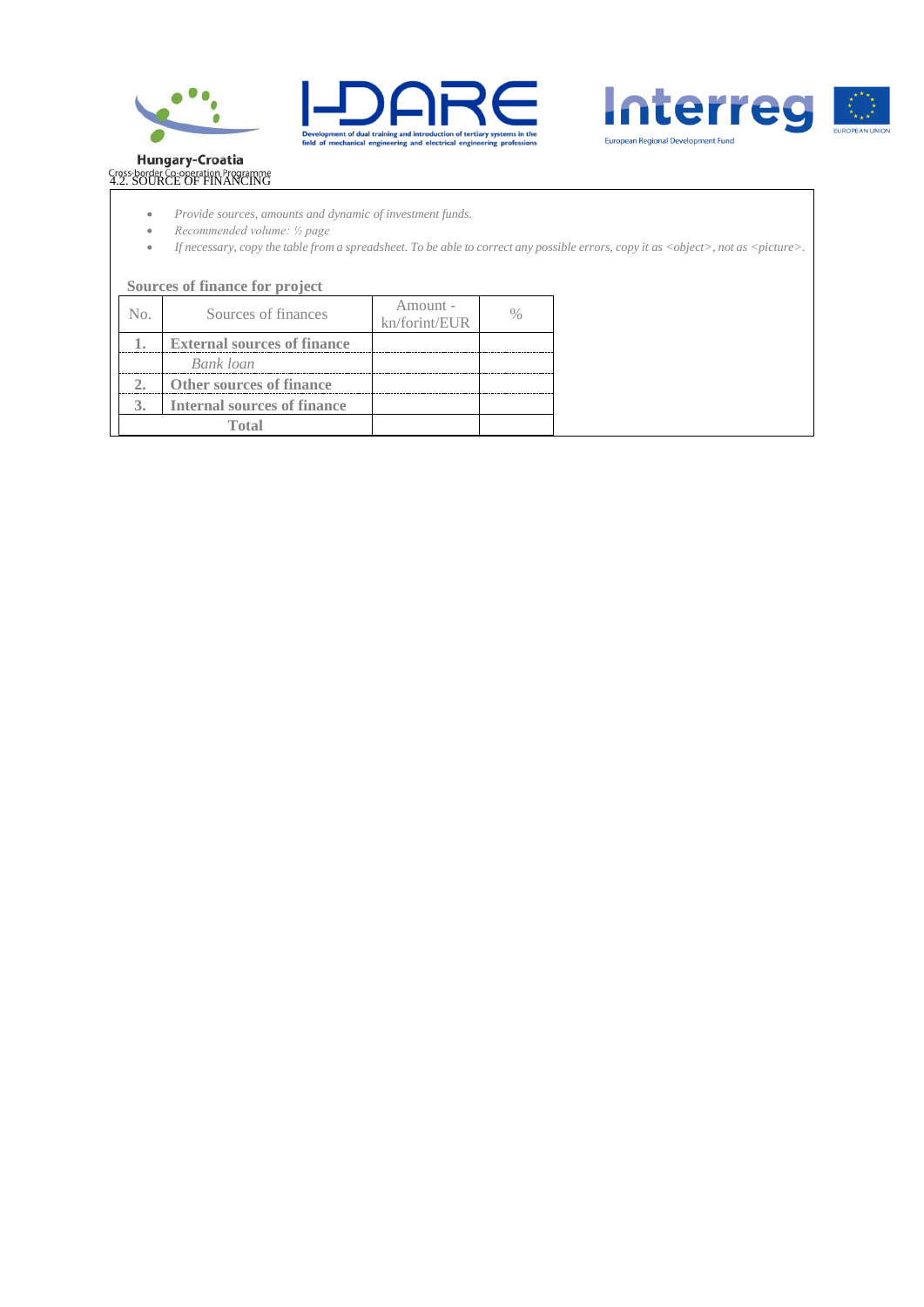





**Hungary-Croatia** 

# Gross-border Co-operation Programme<br>4.3. CALCULATION OF CREDIT REPAYMENT

- *Attach a repayment plan if the investment is financed by loan.*
- *Recommended volume: 1 page.*
- *If necessary, copy the table from a spreadsheet. To be able to correct any possible errors, copy it as <object>, not as <picture>.*
- *In the making of this part of the business plan you can use Internet services that banks provide clients for preliminary assessment of the loan.*

# **Calculation of credit**

| Year of<br>repayme<br>nt | Quarter         | Debt amount | The<br>amount<br>of interest<br>rate | Payment | Annuity | Annual<br>interest rate | Annual<br>annuity |
|--------------------------|-----------------|-------------|--------------------------------------|---------|---------|-------------------------|-------------------|
|                          | $\mathbb I$     |             |                                      |         |         |                         |                   |
| $1$ .                    | $\mathbf{I}$    |             |                                      |         |         |                         |                   |
|                          | $\rm III$       |             |                                      |         |         |                         |                   |
|                          | ${\rm IV}$      |             |                                      |         |         |                         |                   |
|                          | $\bf I$         |             |                                      |         |         |                         |                   |
| 2.                       | $\rm II$        |             |                                      |         |         |                         |                   |
|                          | $\rm III$       |             |                                      |         |         |                         |                   |
|                          | IV              |             |                                      |         |         |                         |                   |
|                          | $\bf I$         |             |                                      |         |         |                         |                   |
| 3.                       | $\rm II$        |             |                                      |         |         |                         |                   |
|                          | $\rm III$       |             |                                      |         |         |                         |                   |
|                          | IV              |             |                                      |         |         |                         |                   |
|                          | $\bf I$         |             |                                      |         |         |                         |                   |
| 4.                       | $\prod$         |             |                                      |         |         |                         |                   |
|                          | $\rm III$       |             |                                      |         |         |                         |                   |
|                          | ${\rm IV}$      |             |                                      |         |         |                         |                   |
|                          | $\bf I$         |             |                                      |         |         |                         |                   |
| 5.                       | $\rm II$        |             |                                      |         |         |                         |                   |
|                          | $\prod \limits$ |             |                                      |         |         |                         |                   |
|                          | $\rm III$       |             |                                      |         |         |                         |                   |
|                          | <b>Total</b>    |             |                                      |         |         |                         |                   |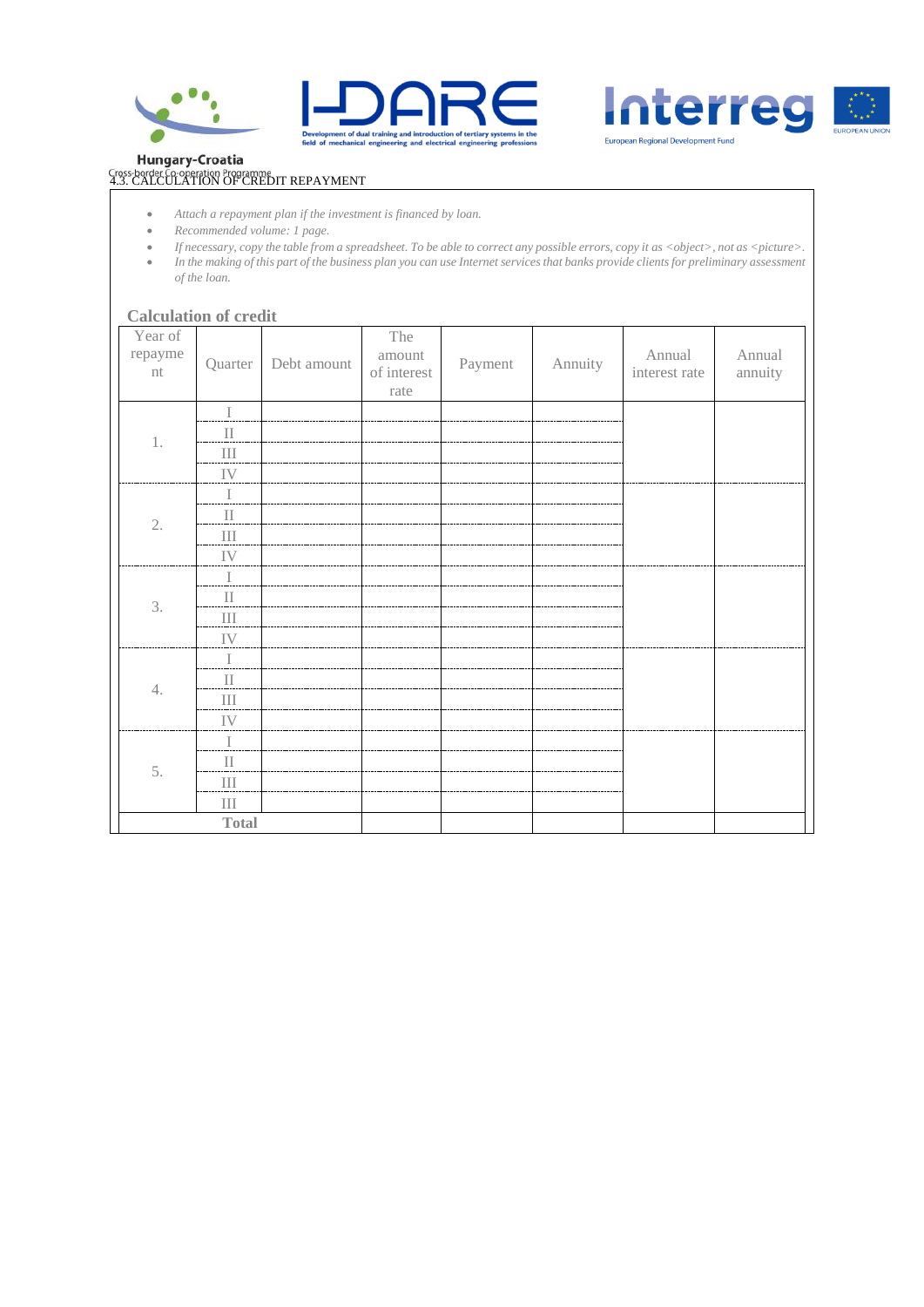





# Hungary-Croatia<br>
Gross-border Co-operation Programme<br>
4.4. TOTAL BUSINESS EXPENSES

- *Provide fixed and variable costs for the first five years of operation.*
- *Recommended volume: 1 page*
- *If necessary, copy the table from a spreadsheet. To be able to correct any possible errors, copy it as <object>, not as <picture>.*

## **Business expenses**

| No               | <b>Business expenses</b>               | I. | Π. | III. | IV. | $\mathbf{V}_{\bullet}$ |
|------------------|----------------------------------------|----|----|------|-----|------------------------|
| 1.               | <b>Material expenses</b>               |    |    |      |     |                        |
|                  | Working material                       |    |    |      |     |                        |
|                  | Utilities (electricity, heating)       |    |    |      |     |                        |
|                  | Packaging expenses                     |    |    |      |     |                        |
|                  | Cleaning expenses                      |    |    |      |     |                        |
|                  | Office inventory                       |    |    |      |     |                        |
|                  | Name of cost                           |    |    |      |     |                        |
|                  | Name of cost                           |    |    |      |     |                        |
|                  | Name of cost                           |    |    |      |     |                        |
|                  | Name of cost                           |    |    |      |     |                        |
| 2.               | Other material expenses                |    |    |      |     |                        |
| 3 <sub>1</sub>   | <b>Services</b>                        |    |    |      |     |                        |
|                  | Production services (cooperation)      |    |    |      |     |                        |
|                  | Accounting and legal services          |    |    |      |     |                        |
|                  | Advertising, promotion and trade fairs |    |    |      |     |                        |
|                  | services                               |    |    |      |     |                        |
|                  | Phone services                         |    |    |      |     |                        |
|                  | Market research services               |    |    |      |     |                        |
|                  | Utilities (garbage collection, water)  |    |    |      |     |                        |
|                  | Name of cost                           |    |    |      |     |                        |
|                  | Name of cost                           |    |    |      |     |                        |
|                  | Name of cost                           |    |    |      |     |                        |
|                  | Name of cost                           |    |    |      |     |                        |
| $\overline{4}$ . | Other services                         |    |    |      |     |                        |
| 5.               | <b>Salaries</b>                        |    |    |      |     |                        |
| 6.               | Amortization                           |    |    |      |     |                        |
|                  | Material assets                        |    |    |      |     |                        |
|                  | Immaterial assets                      |    |    |      |     |                        |
| 7.               | *Other business expenses               |    |    |      |     |                        |
|                  | <b>Total business expenses</b>         |    |    |      |     |                        |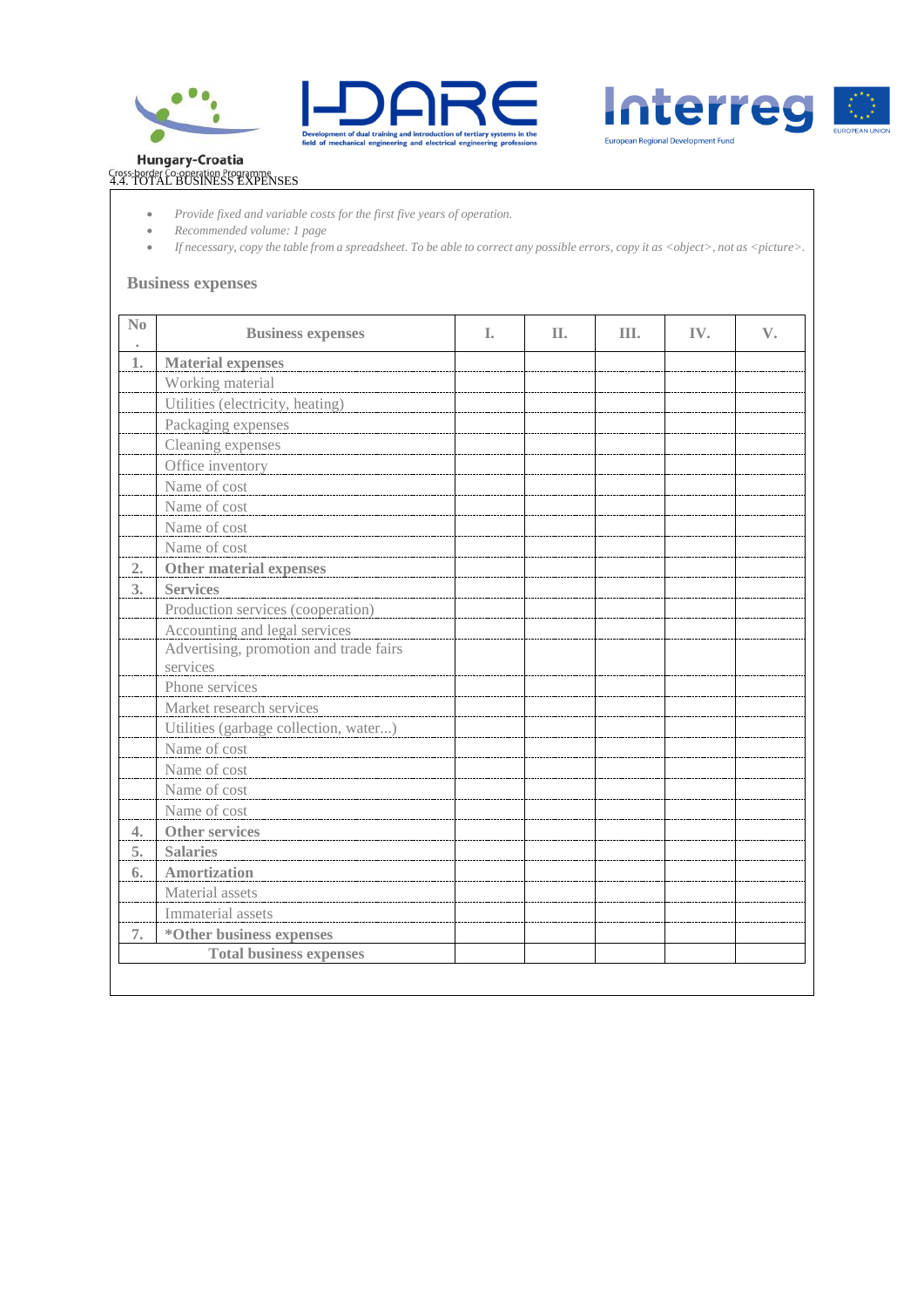





# **Hungary-Croatia** Cross-border Co-operation Programme<br>4.5. TOTAL BUSINESS INCOME

- *Create a projection of revenue for the first five years of operation.*
- *Recommended volume: 1 page*
- *Keep in mind that the 500g and 1000g packaging of the same pasta are two products in the table of income and that they can have a different price unit.*
- *If necessary, copy the table from a spreadsheet. To be able to correct any possible errors, copy it as <object>, not as <picture>.*

# **Revenue projection**

| Product / service            |  | Ш. | IV. |  |
|------------------------------|--|----|-----|--|
| <b>Revenue from product</b>  |  |    |     |  |
| Product $1*$                 |  |    |     |  |
| Product $2^*$                |  |    |     |  |
| Product $3*$                 |  |    |     |  |
| <b>Revenue from services</b> |  |    |     |  |
| Service $1**$                |  |    |     |  |
| Service $2**$                |  |    |     |  |
| Service $3**$                |  |    |     |  |
| Total income                 |  |    |     |  |

#### 4.6. PROJECTION OF PROFIT AND LOSS ACCOUNT

- *Create a projection of profit and loss account for the first five years of operation.*
- *Keep track of the tax benefits when calculating net profit.*
- *Recommended volume: 1 page.*
- *If necessary, copy the table from a spreadsheet. To be able to correct any possible errors, copy it as <object>, not as <picture>.*

#### **Profit and loss account**

| <b>Items</b>                                      |    |     | <b>Yearly amount</b> |     |             |
|---------------------------------------------------|----|-----|----------------------|-----|-------------|
|                                                   | T. | II. | Ш.                   | IV. | $V_{\cdot}$ |
| <b>Total revenue</b>                              |    |     |                      |     |             |
| <b>Total expenses</b>                             |    |     |                      |     |             |
| Material expenses                                 |    |     |                      |     |             |
| Other material expenses                           |    |     |                      |     |             |
| Services                                          |    |     |                      |     |             |
| Other expenses for services                       |    |     |                      |     |             |
| <b>Salaries</b>                                   |    |     |                      |     |             |
| Other business expenses                           |    |     |                      |     |             |
| <b>Earnings Before Interest, Taxes,</b>           |    |     |                      |     |             |
| <b>Depreciation and Amortization</b>              |    |     |                      |     |             |
| (EBITDA)                                          |    |     |                      |     |             |
| Amortization                                      |    |     |                      |     |             |
| <b>Earnings Before Interest and Tax</b><br>(EBIT) |    |     |                      |     |             |
| Interests                                         |    |     |                      |     |             |
| <b>Earnings before taxes (EBT)</b>                |    |     |                      |     |             |
| Income tax $(\_\_9)$                              |    |     |                      |     |             |
| Earnings after tax (EAT)                          |    |     |                      |     |             |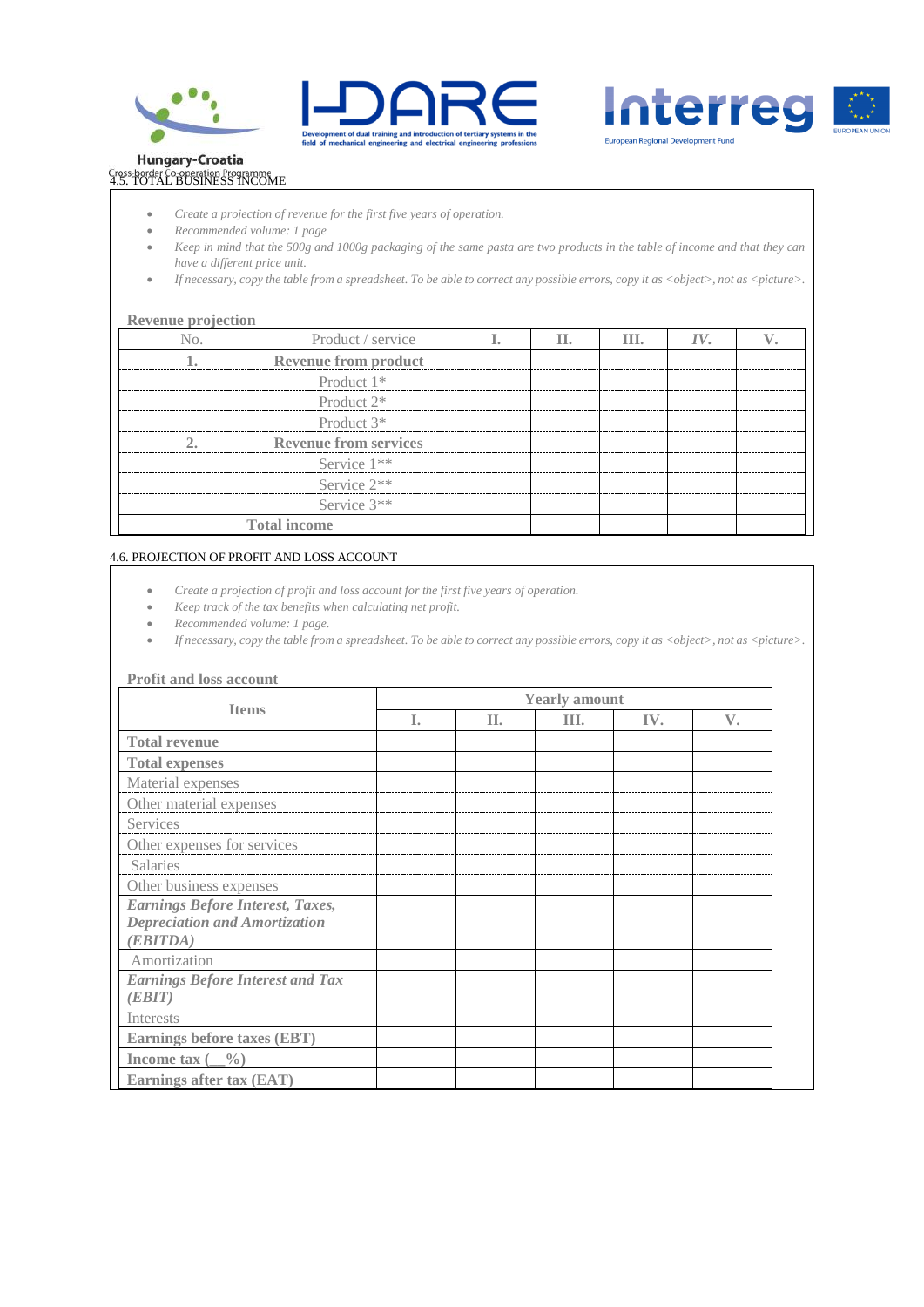





**Hungary-Croatia Cross-border Co-operation Programme**<br>4.7. CASH FLOW DURING THE FIRST BUSINESS YEAR

| Cash flow during the first business year:                                                                                          |         |                         |         |         |         |         | <b>Business subject:</b> |           |         |                   |         |                                 |
|------------------------------------------------------------------------------------------------------------------------------------|---------|-------------------------|---------|---------|---------|---------|--------------------------|-----------|---------|-------------------|---------|---------------------------------|
|                                                                                                                                    |         |                         |         |         |         |         |                          |           |         |                   |         | kn/forint/EUR                   |
| <b>Business month</b>                                                                                                              | ÷       | $\overline{\mathbf{r}}$ | ω.      | 4       | ωi      | 6.      | ŀ.                       | ∞         | ெ       | $\overline{10}$ . | ¤       | $\overline{2}$ .                |
| Calendar month                                                                                                                     |         | =                       | Ξ       | ≥       | >       | ⋝       | ₹                        | $\bar{z}$ | ×       | ×                 | ≅       | 灵                               |
|                                                                                                                                    |         |                         |         |         |         |         |                          |           |         |                   |         |                                 |
| Return                                                                                                                             |         | $\circ$                 | O       | o       | O       | o       | o                        | o         | o       | o                 | $\circ$ | c                               |
| Sales of goods and services                                                                                                        |         |                         |         |         |         |         |                          |           |         |                   |         |                                 |
|                                                                                                                                    |         |                         |         |         |         |         |                          |           |         |                   |         |                                 |
|                                                                                                                                    |         |                         |         |         |         |         |                          |           |         |                   |         |                                 |
| Premiums and incentives                                                                                                            |         |                         |         |         |         |         |                          |           |         |                   |         |                                 |
| Loans                                                                                                                              |         |                         |         |         |         |         |                          |           |         |                   |         |                                 |
| Other income                                                                                                                       |         |                         |         |         |         |         |                          |           |         |                   |         |                                 |
| <b>TOTAL INCOME</b>                                                                                                                | o       | $\circ$                 | o       | o       | O       | o       | O                        | o         | o       | o                 | $\circ$ |                                 |
| Material costs                                                                                                                     |         |                         |         |         |         |         |                          |           |         |                   |         |                                 |
|                                                                                                                                    |         |                         |         |         |         |         |                          |           |         |                   |         |                                 |
|                                                                                                                                    |         |                         |         |         |         |         |                          |           |         |                   |         |                                 |
|                                                                                                                                    |         |                         |         |         |         |         |                          |           |         |                   |         |                                 |
|                                                                                                                                    |         |                         |         |         |         |         |                          |           |         |                   |         |                                 |
|                                                                                                                                    |         |                         |         |         |         |         |                          |           |         |                   |         |                                 |
| Utilities                                                                                                                          |         |                         |         |         |         |         |                          |           |         |                   |         |                                 |
|                                                                                                                                    |         |                         |         |         |         |         |                          |           |         |                   |         |                                 |
|                                                                                                                                    |         |                         |         |         |         |         |                          |           |         |                   |         |                                 |
|                                                                                                                                    |         |                         |         |         |         |         |                          |           |         |                   |         |                                 |
|                                                                                                                                    |         |                         |         |         |         |         |                          |           |         |                   |         |                                 |
| Services from others                                                                                                               |         |                         |         |         |         |         |                          |           |         |                   |         |                                 |
|                                                                                                                                    |         |                         |         |         |         |         |                          |           |         |                   |         |                                 |
|                                                                                                                                    |         |                         |         |         |         |         |                          |           |         |                   |         |                                 |
|                                                                                                                                    |         |                         |         |         |         |         |                          |           |         |                   |         |                                 |
| Gross salaries of employees                                                                                                        |         |                         |         |         |         |         |                          |           |         |                   |         |                                 |
| Seasonal labor                                                                                                                     |         |                         |         |         |         |         |                          |           |         |                   |         |                                 |
| Loan repayment                                                                                                                     |         |                         |         |         |         |         |                          |           |         |                   |         |                                 |
| Other costs                                                                                                                        |         |                         |         |         |         |         |                          |           |         |                   |         |                                 |
|                                                                                                                                    |         |                         |         |         |         |         |                          |           |         |                   |         |                                 |
|                                                                                                                                    |         |                         |         |         |         |         |                          |           |         |                   |         |                                 |
| TOTAL COSTS                                                                                                                        | o       | $\circ$                 | O       | o       | o       | o       | $\overline{\circ}$       | o         | $\circ$ | $\circ$           | $\circ$ | c                               |
|                                                                                                                                    |         |                         |         |         |         |         |                          |           |         |                   |         |                                 |
| BALANCE OF CURRENT MONTH                                                                                                           |         |                         |         |         |         |         |                          |           |         |                   |         |                                 |
| (transfer)                                                                                                                         | $\circ$ | $\circ$                 | $\circ$ | $\circ$ | $\circ$ | $\circ$ | $\circ$                  | $\circ$   | $\circ$ | $\circ$           | $\circ$ | $\overline{\circ}$              |
| Note: the business venture can start in any month and in that case, the header must be adjusted accoring with the pace of business |         |                         |         |         |         |         |                          |           |         |                   |         | Date of preparation: dd-mm-gggg |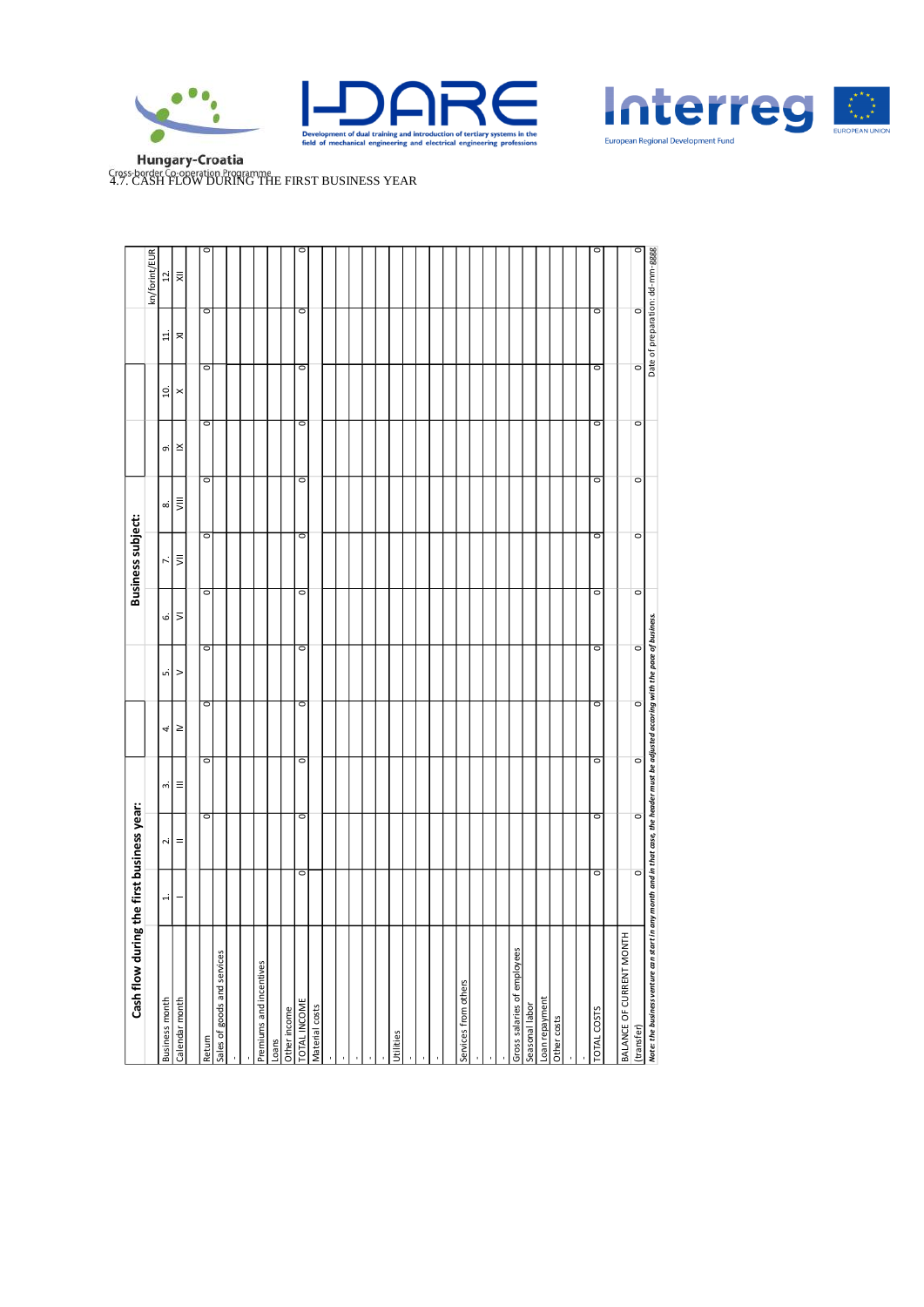





Hungary-Croatia<br>Cross-border Co-operation Programme

# 4.8. SENSITIVITY ANALYSIS

- *Conduct a sensitivity analysis which includes changes in:*
	- o *revenue for -5%*
	- o *expenses for +5%*
	- o *simultaneous change of revenue for -5% and expenses for +5%*
- *Repeat the analysis on the level of change ±10% and ± 20%.*
- *Recommended volume: 1/2 page.*
- *If necessary, copy the table from a spreadsheet. To be able to correct any possible errors, copy it as <object>, not as <picture>.*

#### Sensitivity analysis

|                               |  | <b>Yearly amount</b> |  |
|-------------------------------|--|----------------------|--|
|                               |  |                      |  |
| Revenue $-5\%$                |  |                      |  |
| Expenses $+5\%$               |  |                      |  |
| Revenue -5% & Expenses $+5\%$ |  |                      |  |

|                              |    | <b>Yearly amount</b> |  |
|------------------------------|----|----------------------|--|
|                              | a. |                      |  |
| Revenue $-10\%$              |    |                      |  |
| Expenses $+10\%$             |    |                      |  |
| Revenue -10% & Expenses +10% |    |                      |  |

|   |                             | <b>Yearly amount</b> |  |  |  |  |
|---|-----------------------------|----------------------|--|--|--|--|
|   |                             |                      |  |  |  |  |
| A | Revenue $-20\%$             |                      |  |  |  |  |
|   | Expenses $+20\%$            |                      |  |  |  |  |
|   | Revenue -20% & Revenue +20% |                      |  |  |  |  |
|   |                             |                      |  |  |  |  |